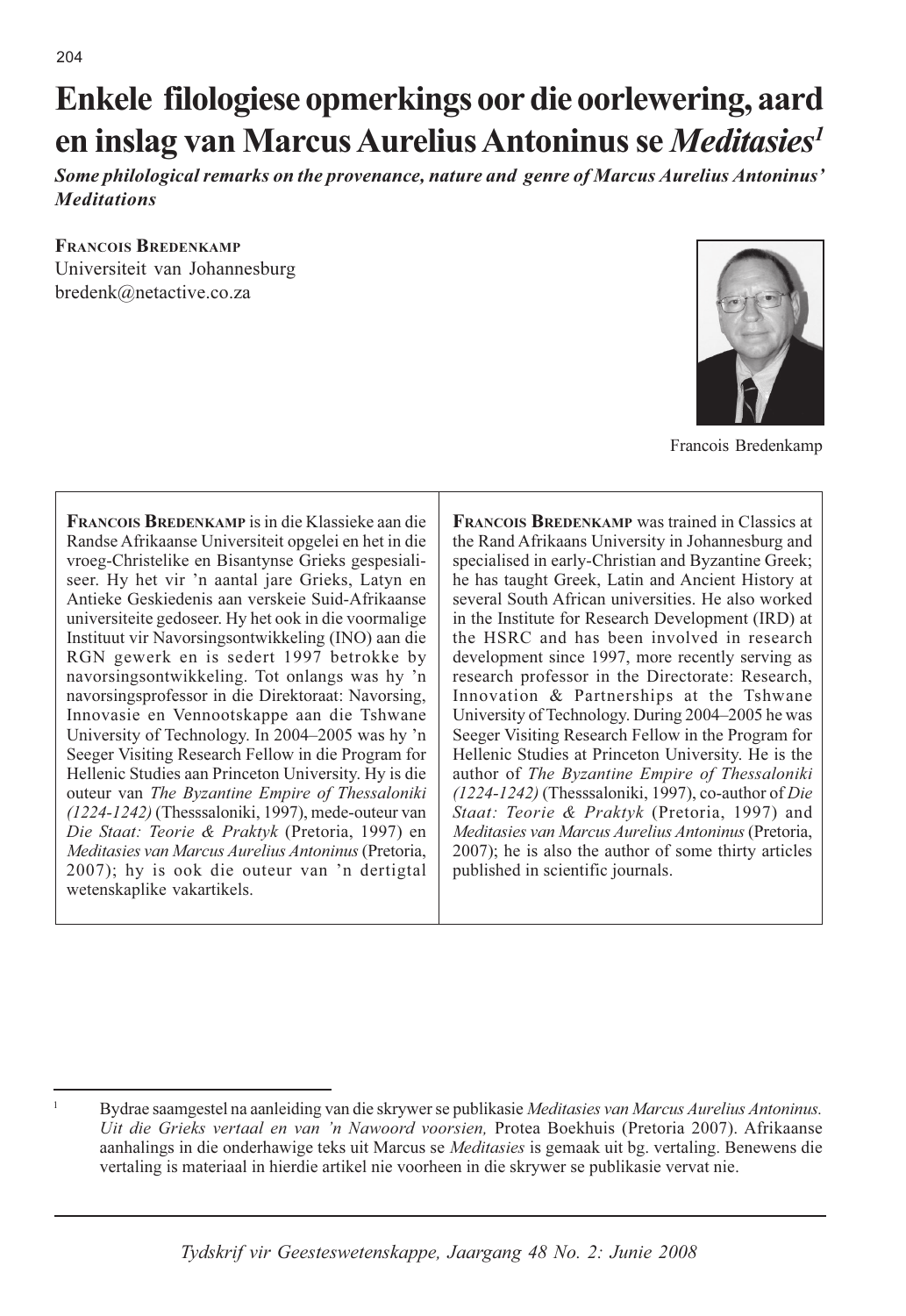# **ABSTRACT**

# Some philological remarks on the provenance, nature and genre of Marcus Aurelius Antoninus' **Meditations**

Following the recent appearance (2007) of the author's (literary) translation into Afrikaans of Marcus Aurelius Antoninus' Meditations (Meditasies van Marcus Aurelius Antoninus 2007]), this article reviews some philological dimensions of the work, especially for readers approaching that translation from various disciplinary angles and who may be unversed in Greek. The provenance and transmission of the text is traced, from its speculated possible origins as Marcus' personal diaries, first entered on wax-tablets during the Roman campaigns in Germania and kept in private circulation after the emperor's death, through the scant references to it, first by Themistios (200 years later), and then by bishop Arethas and the Suidas-lexicon in the  $10<sup>th</sup>$  century AD. While the work was apparently read widely in the Byzantine Empire, the editio princeps was only published in the Renaissance by Andreas Gesner in Switzerland in 1559. The textual tradition of the work runs back onto two variant manuscripts, the Codex Vaticanus Graecus 1950 (in the Apostolic Library of the Vatican) and the Toxites-manuscript, now lost through fire, on which the Gesneredition was based. The work presented its first interpreters with many problems because of the stylistic dissonances displayed by the introductory first book with the remaining eleven books of the work, the very few geographic references encountered in it and the apparent incoherence of the thoughts presented in the work. Few commentators understood what Marcus actually was saying, although it was superficially clear that the work contained a number of personal notes which were clearly meditative in nature. Various good editions of the work appeared in the twentieth century (Haynes, Trannoy and especially Farquharson), but it was only with the publication of Pierre Hadot's interpretation (La Citadelle interieure) in the eighties that a single, coherent principle of translation was suggested which explained the background and workings of Marcus' meditations. He identified and typified the Meditations as Stoic spiritual exercises derived from Epictetus, designed to transform the practitioner's inner discourse in a structured way. The Meditations in fact suggests three essential or disciplinary rules, embodied in three disciplinary activities, viz. that of rational decision-taking, of human desire and of impulse; the rules pertain to the three domains of individual capacity for decision-taking, Universal Nature and human nature. The exercises were calculated to influence the demeanour of the practitioner, always striving to renew him in the face of great personal challenges, especially that of death. The Meditations clearly formed an askesis  $- a$  self-discipline by the virtuous and good person. It posed universally valid values and norms to regulate practical conduct. Through the daily, and routinely, repeated dogmata (values, norms) one's inner intentions to do the good are affirmed and entrenched. By turning inwards, the practitioner regularly renews himself spiritually and is able to face life's challenges.

Robert Newman has pointed out (ANRW) that the meditatio was characteristic of the Stoa, and that it became the most important ethical tool to heal the individual human spirit in the early Empire. The meditation was highly structured and practised on a routine basis by the use of standard phrases and images in a standard method. Thus Marcus' meditations summon the practitioner to exercise by way of the imperatives introducing so many of his aphoristic sententiae. The call is ever to impress the right norms on one's hegemonikon, the inner guiding rational spirit, to integrate with it in the ability to guide one's conduct. Meditation was considered essential for the preservation of ethical integrity and for ignoring the non-essential, the externalia. Marcus' meditations have been characterised as 'free meditations' rather than repetititive and rigid 'question-and-answer'-sessions. Newman, in fact, distinguishes four basic types of meditations: short aphorisms containing sententiae; sententiae introduced by imperatives exhorting to a better life; freely composed meditations consisting of summaries of longer meditations, and, fourthly, long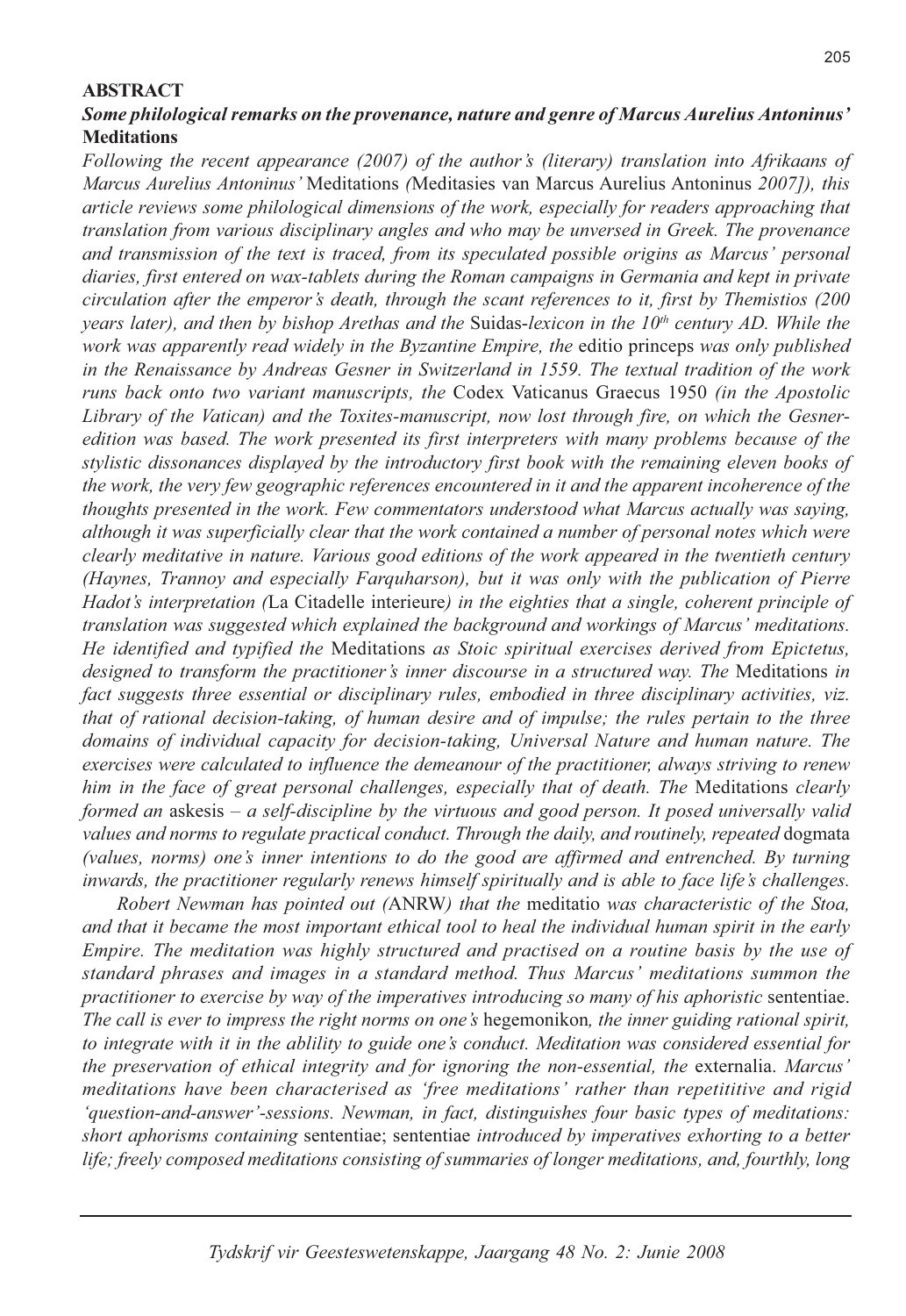meditations including an exhortation containing a number of examples of such a meditation.

Omnipresent in the Meditations is the matter of Marcus' own perceived looming death. In fact, his preoccupation with his own pain and suffering not only betrays a new (second century) form of cultural expression of the subjectivity of the human persona, but also Marcus' complete conversion to Stoicism (Judith Perkins).

| <b>KEY WORDS:</b> | Marcus Aurelius, Mediations, Ancient Philosophy, Stoicism, Late Stoa, Textual                |
|-------------------|----------------------------------------------------------------------------------------------|
|                   | transmission, <i>Meditations</i> , <i>Genre</i> of the <i>Meditations</i> , ascetics, death, |
|                   | development of <i>persona</i> .                                                              |
|                   |                                                                                              |

Marcus Aurelius, Meditasies, Antieke Filosofie, Stoïsisme, Laat Stoa, **TREFWOORDE:** Teksoorlewering van die Meditasies, Genre van Meditasies, askese, dood, ontwikkeling, persona.

# **OPSOMMING**

Na aanleiding van die onlangse verskyning (2007) van die skrywer se (literêre) vertaling van Marcus Aurelius Antoninus se Meditasies in Afrikaans, lewer hierdie artikel 'n oorsig van 'n aantal filologiese aspekte van die werk, veral ten behoewe van lesers van die vertaling. Aandag word gegee aan die vasstelbare herkoms van die teks, die oorlewering daarvan, die literêre aard en genre van die werk, asook die "innerlike werking" daarvan in 'n poging om die leser by te staan in sy eie verstaan en interpretasie van die *Meditasies*. In ooreenstemming met die interpretasie van Pierre Hadot, word die Meditasies hier geïdentifiseer en getipeer as Stoïsynse geestelike oefeninge wat ontwerp is om die innerlike diskoers van die beoefenaars daarvan op 'n gestruktureerde wyse te transformeer. Marcus se meditasies word hierin eerder gekarakteriseer as "vrye meditasies" as herhalende en onbuigsame "vraag-en-antwoord"-sessies (Robert Newman). Voorop in Marcus se gedagtes staan altyddeur sy eie waargenome naderende dood. Die voorrang wat Marcus aan sy eie pyn en lyding verleen, betuig 'n nuwe, tweede eeus-geskape kulturele uitdrukkingsvorm vir die subjektiwiteit van die menslike persona, asook Marcus se volledige bekering tot die Stoïsisme (Judith Perkins).

#### **INLEIDEND**  $\mathbf{1}$

Die teks van die *Meditasies* van Marcus Aurelius Antoninus vertoon in vele opsigte 'n merkwaardige oorleweringsgeskiedenis wat vele aanslae oor die afgelope sowat 1800 jaar deurstaan het. Nie alleen het dit die mens se vernielsug en sy neiging tot die korrumpering van tekste deur so 'n lang tyd en 'n veelbewoë oorleweringsproses getrotseer nie, maar sedert dit saam met talle ander tekste uit die antieke oudheid sowat vyfhonderd jaar gelede in die Renaissance "herontdek" en gepubliseer is, is dit in 'n aanmerklike aantal tale vertaal en toeganklik gemaak. Sedert veral die negentiende eeu bevat talle versamelings en reekse van vertalings van die grootste Westerse literêre werke een of ander uittreksel uit die Meditasies.<sup>2</sup>

206

 $\overline{2}$ Vgl. Staniforth, M. 1964. Marcus Aurelius: Meditations. Penguin (Harmondsworth) (=Staniforth 1964) p. 7: "A couple of generations ago *The Meditations of Marcus Aurelius* was very fashionable reading. That was the time when every good publisher's catalogue included an elegant series of miniature classics; and there were very few of these in which the Meditations failed to make an appearance." Die werk is vandag steeds opgeneem in die Great Books of the Western World-reeks (uitgegee deur die Encyclopaedia Britannica), die Harvard Classics, die Penguin Classics (waarskynlik een van die mees uitgebreide reekse van klassieke tekste uit die wêreldliteratuur), die Loeb Classical Library, die Éditions Budé en reekse in tale soos Duits, Italiaans en ook Nederlands.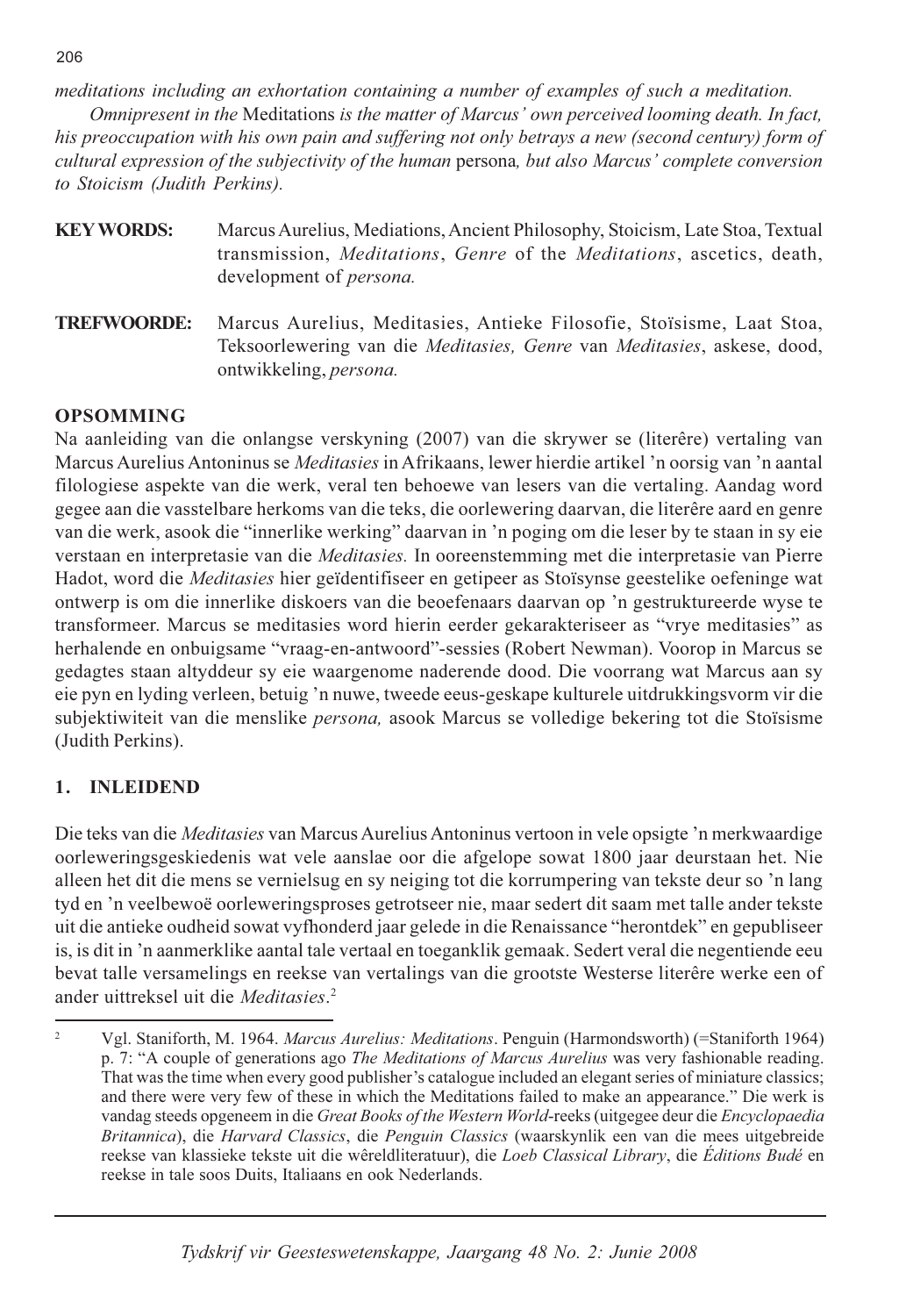Hierdie unieke werk<sup>3</sup> – monumentaal binne sy eie genre – verteenwoordig die laaste opgetekende bespreking en uitgebreide uiteensetting van betekenis van die Stoïsynse leer. En terwyl dit steeds in ideaal bly dat 'n literêre werk onbemiddeld tot sy lesers spreek, is die klassikus maar al te bewus van die groeiende behoefte by die hedendaagse leser om oor die ontstaanskonteks van werke uit die antieke oudheid ingelig te word.

In hierdie aantekeninge<sup>4</sup> word talle sake in verband met die ontstaan, produksie, teksoorlewering, die literêre aard en die "innerlike werking" van die Meditasies aangeraak. Daarmee word gepoog om tot 'n interpretasie en begrip, 'n hermeneutiese verstaan, van die werk te kom.<sup>5</sup> 'n Mens kan nouliks die skynbaar disjunktiewe Meditasies "van buite" lees sonder dat vrae oor die breëre aard en relevansie van Marcus se soeke na kosmiese betekenis by jou opkom.

Die vooropgesette doel hier sal dus deurentyd wees om 'n gids en agtergrond tot die lees van die Meditasies op te bou.

# 2. ONTSTAAN VAN DIE MEDITASIES

Te midde van intensiewe krygskampanjes en die sorge van sy volwasse lewe, en met 'n hart brandend vir die saak van die filosofie, het Marcus sy Meditasies ver weg van Rome waar hy oorlog aan die grens met Germania gevoer het, geskryf. Geen verwysing na die werk word onder die outeurs wat Marcus se lewe beskryf, aangetref nie, maar dit is duidelik dat die Meditasies die keiser se private notaboekie, bowenal geskryf deur en vir homself, uitmaak. Twee verwysings na standplase van sy hoofkwartier tydens die Germaanse veldtogte, naamlik aan die Granuarivier en Carnuntum, word in die *Meditasies* aangetref (117; III, 1), wat bevestig dat die werk hier geskryf is.

 $\overline{\mathbf{3}}$ Rutherford R.B. 1998. The Meditations of Marcus Aurelius: A Study. Oxford University Press (Oxford) (=Rutherford 1998) p. 2: "It sometimes seems that scholars would gladly exchange all or most of the Meditations for a work of the early Stoa, for instance by Chrysippus. Yet originality is not the only quality we look for in a writer, or even a philosopher. Marcus Aurelius' communings with himself have been a spiritual classic for generations, both in the original Greek and through many translations; and if we believe that the task of the literary critic is to illuminate the qualities of a text in such a way as to enhance other readers' appreciation and understanding of it, then the formal aspects and the more purely literary merits of the *Meditations* demand our attention."

In die titel tot hierdie bydrae word hierdie aantekeninge as van "filologiese" aard beskryf. Daarmee word die begrip natuurlik nie op die wyse soos deur die moderne taalwetenskap of linguiste verstaan, gebesig nie, dog veeleer met die betekenis wat dit oorspronklik in die wetenskap van die filologie van die antieke oudheid, soos gedefinieer deur Wilamowitz-Moellendorf, geniet het. Vgl. Gadamer H-G 2004. Truth and Method, Second revised edition, Continuum (New York & London), p. 315: "A person trying to understand a text, whether literary critic or historian, does not, at any rate, apply what it says to himself. He is simply trying to understand what the author is saying, and if he is simply trying to understand, he is not interested in the objective truth of what is said as such, not even if the text itself claims to teach truth. On this the philologist and the historian are in agreement."

Die filologiese hermeneutiek is spreekwoordelik "so oud soos die berge" binne die literatuurteorie, veral aangesien dit so ver terugloop soos Philip August Boeck se teboekstelling van die klassieke filologie in 1811. Vgl. Mueller-Vollmer K. 1985. The Hermeneutics Reader: Texts of the German Tradition from the Enlightenment to the Present, Basil Blackwell (Oxford). (=Mueller-Vollmer 1986) pp. 132-147, en Dilthey se bespreking daarvan wat eers in 1926 na sy dood gepubliseer is. Die vernaamste twintigste eeuse filosoof van die hermeneutiek, Hans-Georg Gadamer, het besondere nadruk op die mens se konfrontasie met die tradisie gelê (ook soos beliggaam in Karl-Otto Apel, geb. 1922) en bou dan 'n hele wetenskapsteorie rondom die hermeneutiek en die ideologiekritiek (Mueller-Vollmer 1986: 320–341, veral 331-332).

Birley Anthony 1987. Marcus Aurelius: A Biography, B.T. Batsford Ltd. (London) (=Birley 1987) pp.  $213 - 5.$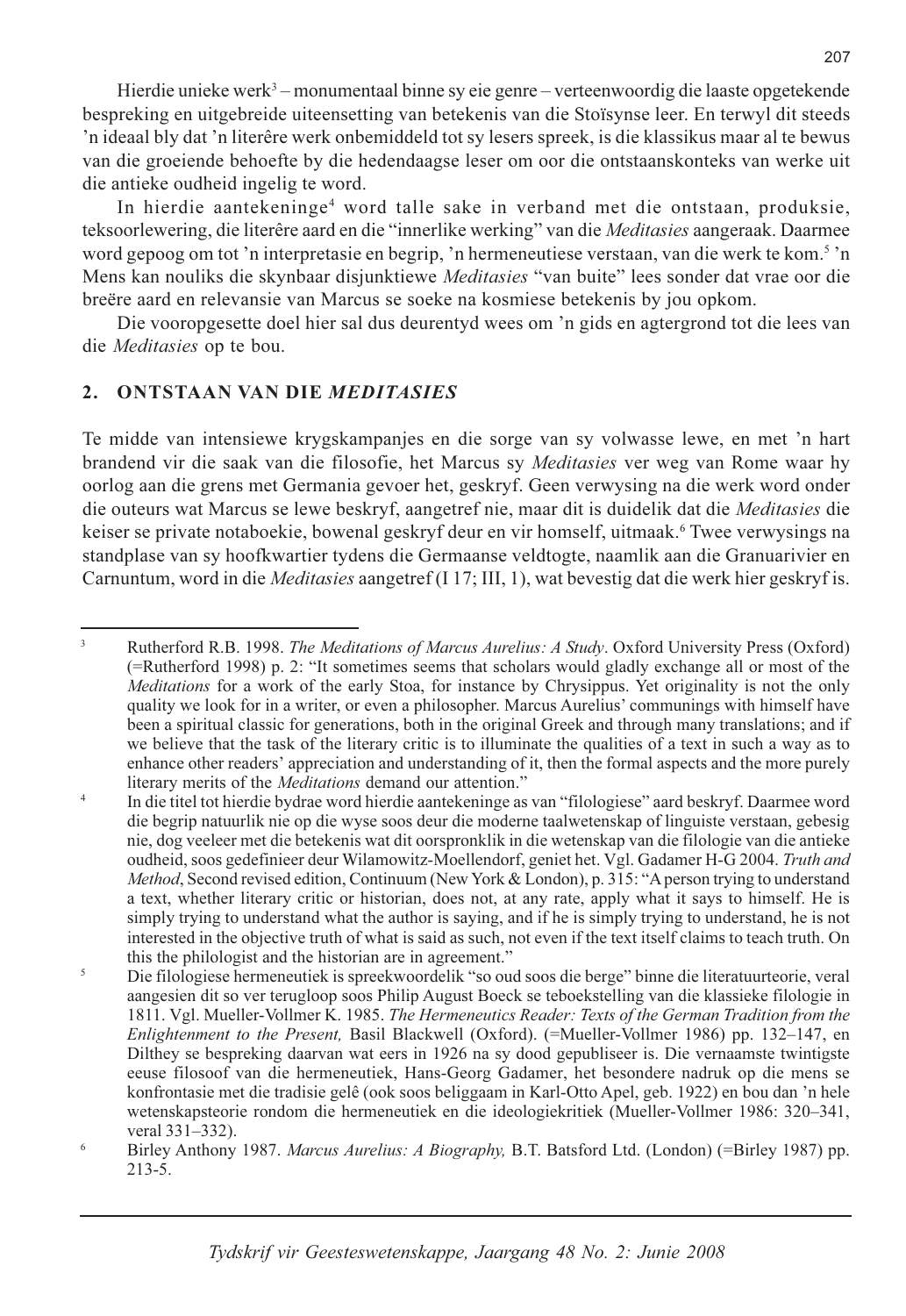Daar is egter feitlik geen verwysing na tasbare, uitwendige gebeure of feite nie en tog weerspieël die Meditasies 'n intensiteit en die besondere keuse van beelde wat uit 'n oorlogsmilieu spruit. Oorlog het tot die *Meditasies* aanleiding gegee en daarom getuig hulle van 'n voortdurende asketiese worsteling met die gedagte van die dood.<sup>7</sup>

# 2.1 Oorlewering van die Meditasies

Marcus het sy notas waarskynlik sonder enige titel nagelaat. 'n Mens kan bloot gis dat 'n vriend, familielid of bewonderaar dit na sy oorlye in bewaring moes geneem het, want ons besit geen direkte bewyse dat die werk onmiddellik na sy dood gekopieer is en daarna in omloop gekom het nie. Sowat tweehonderd jaar na Marcus se dood vind ons vae verwysings na Marcus se "aansporinge" (paraggelmata) deur die filosoof Themistios, maar daar is geen teken dat hy onmiddellike toegang tot die werk geniet het nie.<sup>8</sup>

Eers in die tiende eeu (kort voor 907) word na die bestaan van 'n leesbare dog gehawende manuskrip van die keiserfilosoof se werk verwys in 'n brief van die biskop Arethas, die bibliofiel en entoesiastiese versamelaar van ou manuskripte. Arethas sê dat hy dit laat afskryf (dit wil sê kopieer) het sodat ander ook die werk kan lees en maak dan 'n aantal aanhalings uit die teks. Die beroemde Bisantynse leksikon, die Soudas, is sowat vyftig jaar later gepubliseer; daarin lees ons dat "Marcus, ook genaamd Antoninus, ... sy 'Bestuur van my Lewe' in twaalf boeke geskryf het ... ". Verskeie aanhalings, moontlik uit 'n ander tekstradisie as dié wat in Arethas se besit was, word ook daarin aangetref.<sup>9</sup> Hiermee is verseker dat Marcus se werk fluks in die Grieks-Bisantynse Middeleeue gelees is. Verdere verwysings word in Ioannes Tzetzes se poësie en in aantekeninge by die manuskrip van Epictetus se Gesegdes in die Bodleian Library in Oxford aangetref.<sup>10</sup>

Die Meditasies het amper 1500 jaar lank 'n anonieme swerfbestaan gevoer totdat Andreas Gesner in 1559 die eerste gedrukte uitgawe daarvan in sakformaat in Switserland die lig laat sien het. Die *editio princeps* is veral gebaseer op 'n volledige manuskrip wat vanaf ene Michael Toxites afkomstig was, maar wat intussen verlore gegaan het. Dit was, naas die Codex Vaticanus Graecus 1950 in die Apostoliese Biblioteek in Rome, die enigste manuskrip van die teks wat die volledige werk gedek het. Dié uitgawe het dus ook een van die twee vernaamste bronne vir die teks geword.

Die gehalte van die oorlewering is maar twyfelagtig. Selfs 'n vlugtige outopsie van die vernaamste oorgelewerde manuskrip, die Vaticanus Graecus 1950 uit die 15de eeu, lewer die insig op dat die tradisie veel te wense oorlaat. Ons teks is vandag steeds deurspek met twyfelagtige lesings en onduidelike sinstrukture. Om hierdie rede is dit ook wenslik dat die vertaler op soek na 'n akkurate tekslesing sy toevlug neem tot 'n kombinerende gebruik van die vernaamste beskikbare uitgawes. Europese uitgewers van Marcus se teks, soos Trannoy en heel onlangs ook Dalfen (1979, tweede uitgawe 1987), is skynbaar meer geneë (as die Britse uitgawes) om die moeiliker lesing (die *lectus difficilior*) te aanvaar en dienooreenkomstig te vertaal.

Dit sou miskien 'n maklike uitweg vir die vertaler bied om 'n enkele teksrestitusie, soos dié van Theiler (1951) en sy gidsvertaling te volg, maar dit het, by die deurvoering van 'n eie Afrikaanse vertaling, filologies meer verantwoord voorgekom om 'n eklektiese benadering tot die werk deur te

Birley 1987: 216-223, bespreek die militêre kleur en oorsprong van die Meditasies in detail.

 $\mathbf{Q}$ Hadot P. 1989. The Inner Citadel: The Meditations of Marcus Aurelius, Harvard University Press (Cambridge, Massachusetts / London, England) (vertaal deur Michael Chase) (=Hadot 1998) p. 22.

Farquharson A.S.L. 1944a & b. The Meditations of the Emperor Marcus Antoninus, 2 volumes, Oxford University Press (Oxford) (=Farquharson 1944a & b) pp. xvi-xxii.

 $10$ Farquharson 1944a: xv-xix verskaf'n gedetailleerde dog toeganklike bespreking van die antieke oorlewering van die Meditasies.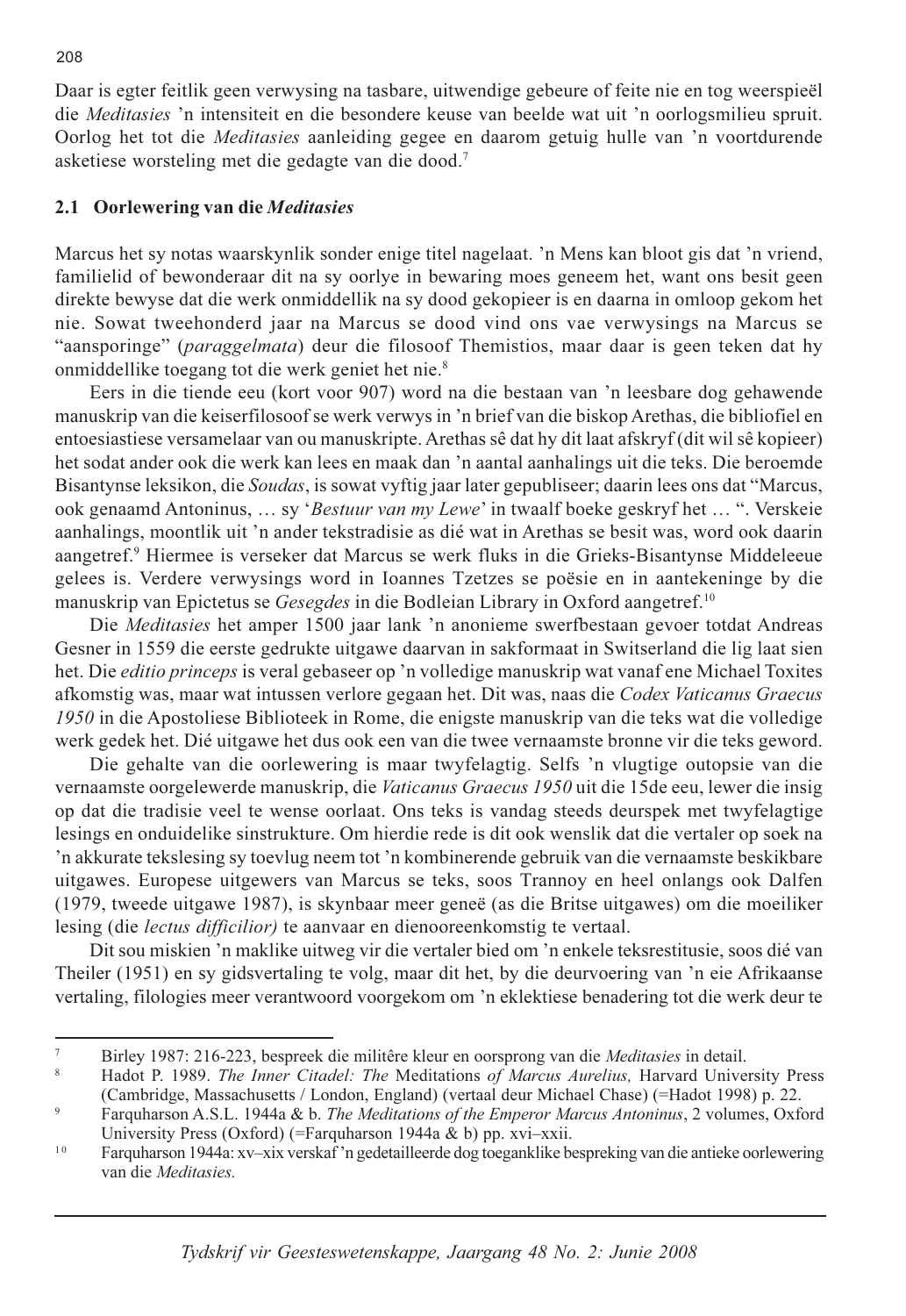voer, een wat soms 'n eie siening oor die teks toelaat en 'n idiosinkratiese siening oor betekenis in 'n bepaalde konteks duld. Omdat die vertaling in wese en in praktyk 'n interpretatiewe en hermeneutiese aktiwiteit uitmaak, is dit haas onmoontlik om volkome "objektiwiteit" daarin te bereik.

Vanuit die staanspoor is Farquharson se uitgawe dus vir die Afrikaanse vertaling van die teks benut, maar selfs Farquharson se teks moes met omsigtigheid gebruik word.

# 2.2 Rubrisering (inwendige/perikopiese afbakening) van die Meditasies

Die hedendaagse verdeling van die werk in twaalf boeke is gebaseer op die getuienis van die teks soos vervat in die Codex Vaticanus Graecus 1950. Daar verskyn egter geen onderverdeling van die boeke in hoofstukke en paragrawe in die manuskripte of die eerste uitgawe nie – dié numerering is afkomstig uit die Latynse vertaling van die teks deur Thomas Gataker wat in 1652 in Cambridge gepubliseer is. Hadot wys daarop dat hierdie verdeling en die daarmee gepaardgaande numerering hersiening benodig (Hadot 1998: 23).

# 2.3 Titel van Marcus se werk

Toe Marcus daagliks aantekeninge vir eie gebruik gemaak het, het hy klaarblyklik geen gedagte gehad om 'n titel daaraan te verleen nie; dit was eenvoudig vir sy eie oë en nie vir publikasiedoeleindes bedoel nie. Ander tydgenote, soos Marcus se geneesheer, die beroemde Galen, het ook *hypomnemata* (ongeredigeerde notas) nagelaat.

Die titel (letterlik op Afrikaans – By homself gedink) is indirek ontleen aan Arethas se beskrywing daarvan as die Ta eis heauton (Cthika) ("die etiese geskrifte gerig aan homself"), en hoewel die Codex Vaticanus Graecus 1950 geen opskrif aan die werk toeken nie, bevat verskeie versamelings van ekserpte daaruit die opskrif ta kath' eauton - "Geskrif betreffende homself" of selfs "Privaatgeskrif". Die blote onbepaaldheid van die opskrif het dus aanleiding gegee tot 'n menigte titels, feitlik soveel as wat daar vertalers van die werk is (Hadot 1998: 24-5).

Pierre Hadot beskryf die Meditasies as "'n vreemde werk" wat die humaniste van die Renaissance voor ongekende probleme gestel het: die gebrek aan 'n opskrif tot die werk, die opnoem – in die aanvangsgedeelte – van persone en die gode teenoor wie Marcus sy dank na 'n vrugbare lewe wou betuig; 'n paar geografiese aanwysings, wat ook chronologies verstaan kon word, gevolg deur 'n reeks van skynbaar disjunktiewe gedagtes wat deurloop tot aan die einde van die werk (Hadot 1998:28-30). Die grootste gedeelte van die werk bevat dus 'n blote reeks van skynbaar onsamehangende gedagtes vervat in aforistiese (dit wil sê, kernagtige en pittige) passasies wat skynbaar ook nie volgens dieselfde literêr-generiese norme saamgestel is nie. Marcus spoor homself hierin tot bepaalde morele gesindhede aan, of bespreek maar bloot algemene filosofiese probleme. In die geheel bevat die werk dus 'n aantal persoonlike aantekeninge en geestelike oefeninge met 'n duidelik meditatiewe inslag.

#### 3. OP WEG NA 'N GENERIESE TIPERING

Dit is juis die "vreemde karaktertrekke" van die *Meditasies* wat aan die grondslag van die probleme met die generiese identifikasie daarvan lê. Hadot verduidelik dat weinig van die lesers en historici wat hulle met die werk bemoei het. Marcus se intensies met die skryf daarvan verstaan het (Hadot 1998:25). Hulle het gevolglik op anachronistiese wyse hul eietydse literêre vooroordele op die Meditasies teruggeprojekteer.

Sonder om op die detail van vier honderd jaar se literêr-teoretiese worsteling met die Meditasies in te gaan, is dit tog van belang om van Farquharson se standpunt daaroor kennis te neem. Toe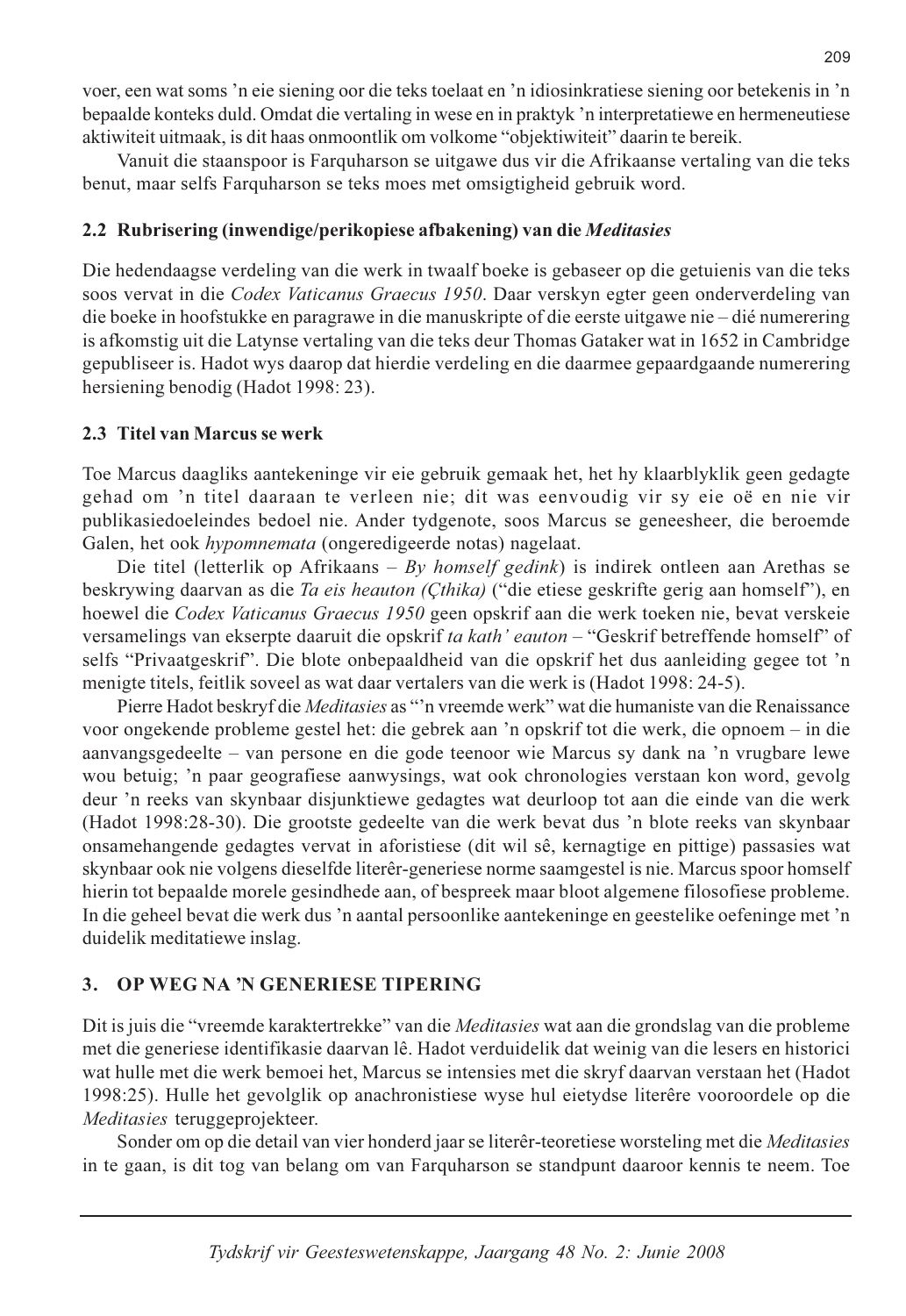Farquharson se omvangryke werk in 1944, twee jaar na sy oorlye, die lig gesien het, was dit inderdaad in alle opsigte merkwaardig. Dit was 'n totaal nuwe kritiese beoordeling en uitgawe van die teks, met 'n eie vertaling, 'n gedetailleerde filologiese kommentaar op die teks, 'n filosofiese kommentaar, agtergrondnotas en verskeie teksontsluitende indekse. Dit het sy volledige lewenswerk verteenwoordig. Farquharson (1994a:lviii-lxvii) het gemeen die Meditasies is inherent onvolledig, selfs onsamehangend. Die boeke verteenwoordig 'n gebroke reeks meditasies wat bykans soos 'n aantal improvisasies in wisselende sleutels vertoon. Sinne word onderbreek, temas verwissel so vlugtig dat die verband daartussen versluier word, sekwense word onderbreek en gedagtes word herhaal, soms sonder enige klaarblyklike rede. Die gewone verduideliking wat hiervoor aangevoer word, is dat die werk 'n private dagboek was, 'n filosofiese *aide mémoire* vir eie gebruik en leiding. In aansluiting dus by De Joly, meen Farquharson dat die orde van die hoofstukke en paragrawe op een of ander tydstip versteur is en hy poog dan om in sy kommentaar op die spoor van bepaalde sekwense te kom. Die Meditasies is dus 'n onvoltooide werk waarvan die outeur deur sy dood verhinder is om dit af te rond. Juis om hierdie rede vertoon die werk twee duidelik onderskeibare en kontrasterende stylpatrone: aan die een kant, dié van ongekunstelde notas of kort toespelinge, en, aan die ander kant, in die meeste van die oorgelewerde materiaal, dié van versigtig afgewerkte vakmanskap in passasies met 'n bepaald literêre oogmerk.

Hadot (1998:33-4) ondersteun die gesigspunt dat die Meditasies vir Marcus se eie gebruik op tablette geskryf is en nooit vir publikasie bestem was nie. Dit is ook nie duidelik presies wanneer die tablette gekopieer is nie (dit wil sê, tydens Marcus se leeftyd of ná sy dood) en dit is beslis moontlik dat die werk nie in die bedoelde volgorde aan ons oorgelewer is nie. Die wesenlike gedeelte van die werk vertoon egter 'n mate van orde: elke boek word in 'n mindere of meerdere mate gekarakteriseer deur 'n eie woordeskat en 'n nadruk op bepaalde temas. Vir Hadot dui dit daarop dat elke boek 'n eie eenheid besit en geskryf is op 'n bepaalde oomblik toe die keiser se aandag deur 'n bepaalde saak in beslag geneem is.

Hadot sê voorts dat ons in drie sekerhede kan berus: eerstens, dat Marcus vir homself geskryf het, tweedens dat hy *dag vir dag geskryf* het sonder om 'n verenigde werk vir 'n breër publiek saam te wou stel, en derdens, dat hy die moeite gedoen het om sy denke, sy aforismes, selfs blote gedagtes in 'n *hoogs verfynde literêre vorm* te giet. Dit is juis die vervolmaking van die formules wat daaraan hul trefkrag verleen.<sup>11</sup>

Al hierdie genoemde kenmerke van die *Meditasies* onderskei die werk van soortgelyke versamelings deur byvoorbeeld Pamphila, Aulus Gellius en selfs Plutarchus of Arrianus se klasaantekeninge van Epictetus se lesings. Die Meditasies van Marcus Aurelius is bedoel as geestelike oefeninge wat volgens 'n bepaalde prosedure uitgevoer moes word, waaroor ek hieronder ook verder uitwei.

Die drie essensiële of dissiplinêre reëls vind hul weerklank in drie geestesaktiwiteite: oordeel, begeerte en impuls. Tegelyk, egter, ook in drie domeine van die werklikheid: ons individuele oordeelsvermoëns, die universele Natuur en die menslike natuur. Marcus verwys op verskillende maniere en vorme dwarsdeur die *Meditasies* na hierdie drieledige aspekte van die menslike bestaan. Dít, op sigself genome, getuig van die feit dat daar 'n nougesette konseptuele sisteem in die Meditasies aan die werk is.

Tegelyk moet die moontlike indruk dat daar 'n mate van rigiditeit in Marcus se mediteringsaktiwiteit verskuil lê, teengewerk word. Daar is uitgesproke bewyse dat Marcus sy

 $\overline{11}$ Vgl. ook die bondige, dog treffende opmerkings van Grant Michael 1997. The Roman Emperors: A Biographical Guide to the Rulers of Imperial Rome 31 BC - AD 476. Phoenix/Orion House (Londen) (=Grant 1967) pp. 134-5.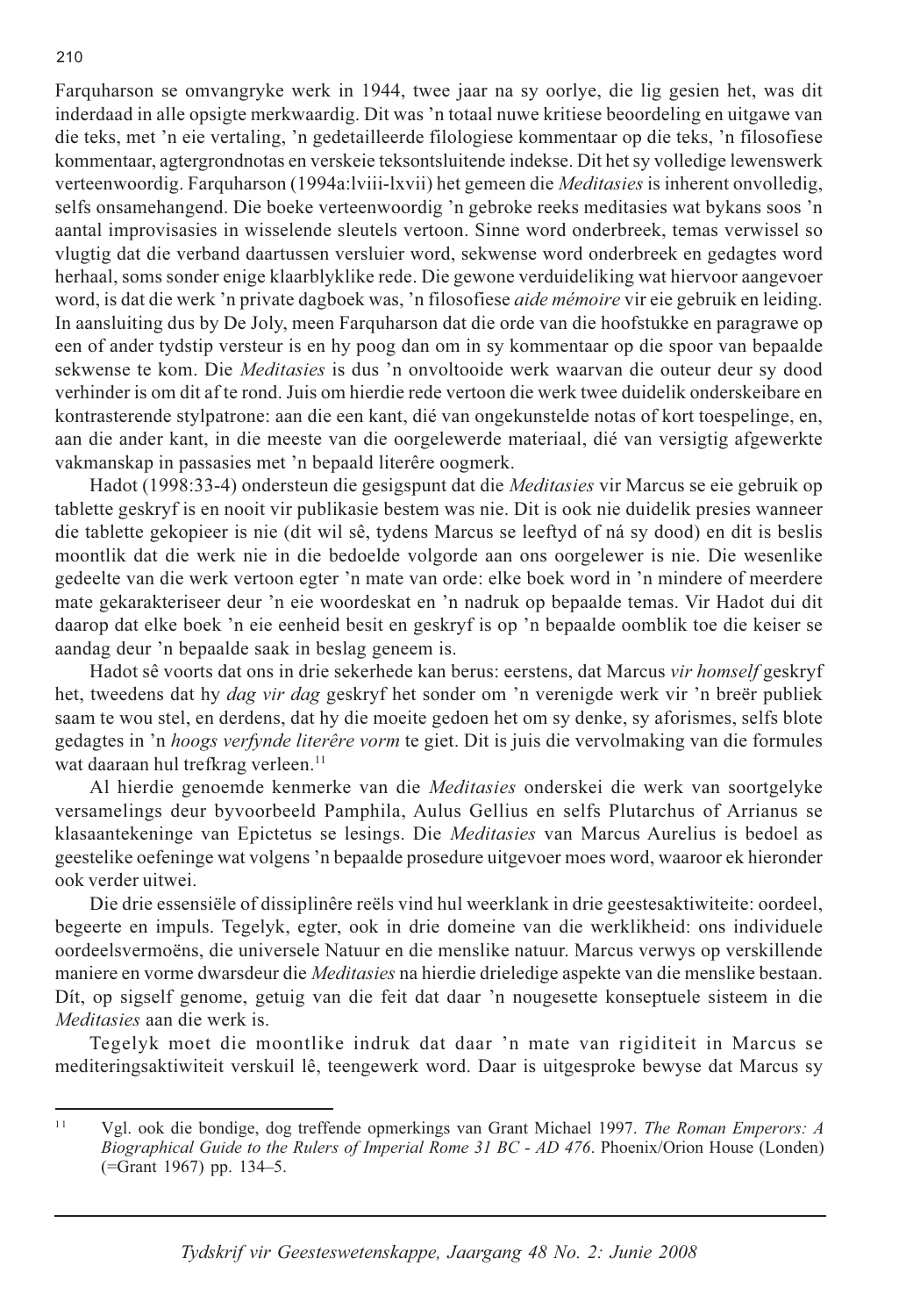geestesoefening gebruik om kreatief en verbeeldingryk na die lewe te kyk:

Bedink en bekyk op soortgelyke wyse die ander verslae van tye en hele volke: Hoeveel van hulle het, nadat hulle die lewenslig aanskou het, na 'n kort tydjie tot hul einde gekom en is weer in hul elemente opgelos. En 'n mens moet beslis daardie persone onthou wat jy self wéét hul hoop op ydele dinge vestig en nalaat om op te tree volgens hul eie aard, nalaat om daaraan vas te kleef en daarin te berus. Dit is bo alles noodsaaklik om ook hier te onthou dat jou toespitsing op elke afsonderlike handeling 'n eie besondere waarde en proporsie besit. Deur dit te doen, sal jy immers nie wanhopig raak as jy jou nie meer as wat paslik is met nietige aangeleenthede bemoei het nie. (Meditasies IV:32)

Daar is oorgenoeg soortgelyke ander voorbeelde waarop gewys kan word.<sup>12</sup>

Onderwyl Marcus dus sy *Meditasies* opgeteken het, was hy besig met sy Stoïsynse geestelike oefeninge. Sy skrywe was as 't ware 'n tegniek tot selfbeïnvloeding en 'n sterk volgehoue poging om sy innerlike diskoers deur die Stoïsynse askese te transformeer. Dit kan daarom ook nie anders nie as die vrug van 'n daaglikse skryfpoging wees wat altoos vernuwend moes inwerk en steeds maar weer opgeneem moes word, omdat die ware filosoof altyd maar moes weet dat hy inderdaad nog nooit by die volle wysheid uitgekom het nie.

#### DIE MEDITASIES AS GEESTELIKE OEFENINGE (askesis)  $\mathbf{4}$ .

Soos gesê, vir die Stoïsyn was die filosofie bowenal 'n lewenswyse<sup>13</sup> en Marcus se werk besit gevolglik ook die filosofie self as tema. Deurentyd streef die Meditasies daarna om die filosofiese lewenswyse en die *goeie mens* aan die leser voor te hou. Gedurig word hierdie drie lewensreëls (in verskeie vorme, en in navolging van Marcus se Stoïsynse voorganger, Epictetus) aan die leser voorgehou:

'n Mens kan oral en altyd in godvresendheid (a) tevrede wees met jou huidige omstandigheid, (b) regverdig optree teenoor mense rondom jou, en (c) jou kundigheid op inkomende indrukke rig sodat iets wat jy daarin nie begryp nie, nie binnetoe glip nie [VII, 54; my verdeling – FB].

Die herhaalde voorkoms van hierdie reëls onderstreep dat dit inderdaad universeel-geldige norme of leefreëls (*dogmata*) vir praktiese optrede konstitueer.<sup>14</sup>

Vir Marcus getuig hierdie lewensreëls van 'n mens se innerlike voornemens om die goeie te doen: as jy hierdie *dogmata* by jouself herhaal en dit by jouself inburger, dan wyk jy terug na jou binneste en sal jy daar vernuwe word. Hier binne jouself vind jy die teoretiese of redelike grondslae van alle lewensreëls, en wanneer jy hiervan bewus word, is jy in staat om die goeie lewe te lei (Hadot 1998:37-47).

Robert Newman se onlangse studie oor die teorie en praktyk van die *meditatio* in die keiserlike periode wys daarop dat Marcus se By myself gedink (Meditasies) 'n sleuteldokument vir die

 $12$ Vgl. die lys vervat in Hadot 1998: 48.

<sup>13</sup> Vgl. Hadot P. 2002. What is Ancient Philosophy? Belknap of Harvard University Press (Cambridge, Massachusetts / London, England) (= Hadot 2002) pp. 3-5, 153, 219-220.

 $14$ Marcus se leefreëls het, soos Hadot opmerk, binne 'n samehangende filosofiese stelsel gefunksioneer. Vgl. Bredenkamp Francois 2007. "Marcus Aurelius Antoninus (121-180 n.Chr.) - 'n Stoïsyn vir ons eie tyd", Tydskrif vir Geesteswetenskappe (Tijdschrift voor de Geesteswetenschappen/ Zeitschrift für die Geisteswissenschaften/Journal of Humanities), 47 (3): 460-484 (Sept. 2007) (=Bredenkamp 2007).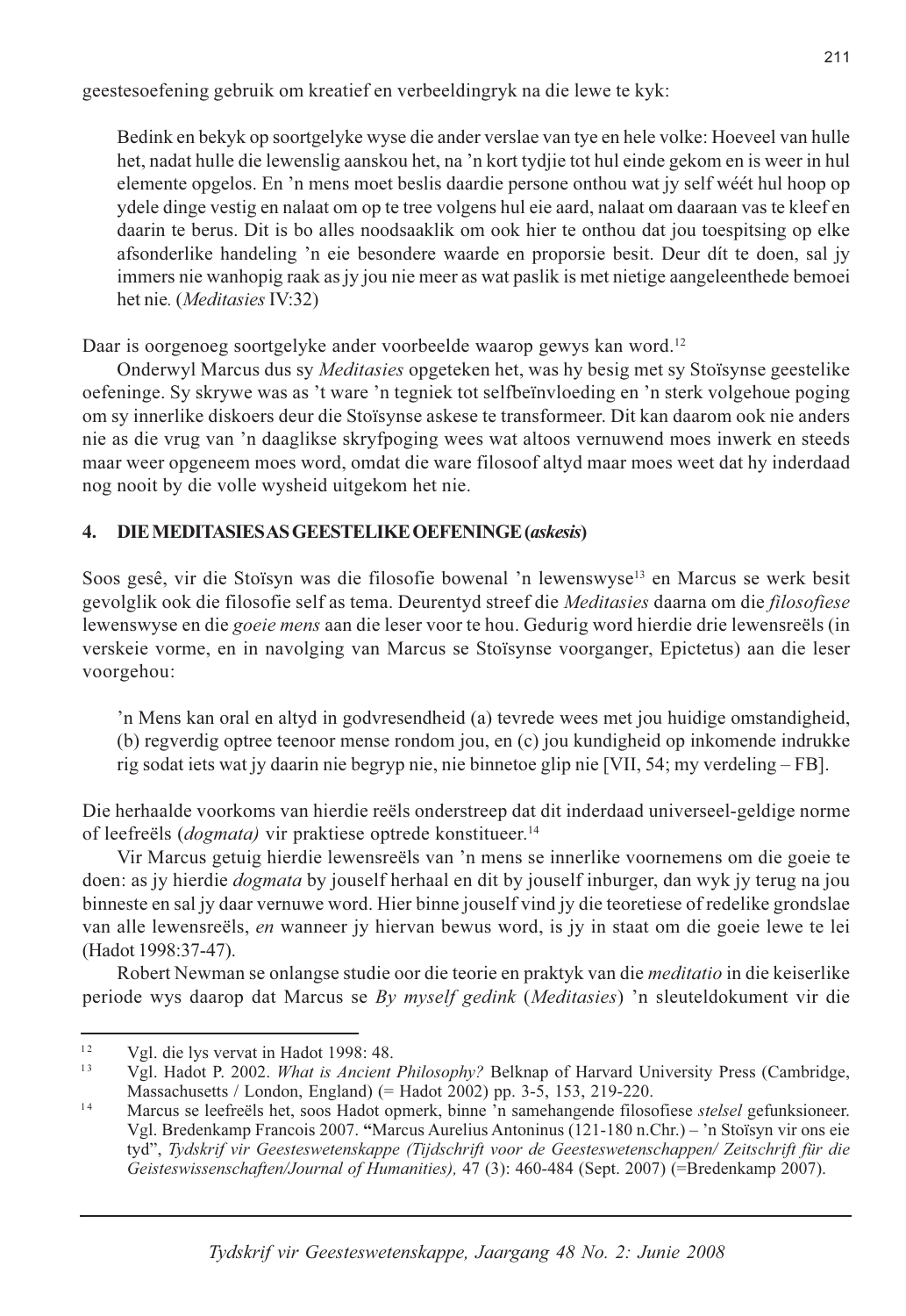verstaan van die *meditatio* is. Die teks voorsien ons van voorbeelde van die keiser se werklike meditasies wat na Epictetus se aanwysings saamgestel is tydens Marcus se kampanje langs die Donourivier.<sup>15</sup>

Hy wys daarop dat die *meditatio* kenmerkend van die Stoa was, en dat die meditasie die vernaamste etiese werktuig geword het waarmee die individu se siel genees en op die regte pad gehou kon word in die vroeë Romeinse Ryk, toe die deugde van 'n moreel-hoogstaande burgerlike lewe aan die taan was. Die meditasie word van gewone nadenke of kontemplasie onderskei deur die gestruktureerdheid daarvan. 'n Mens kan slegs op bepaalde tye mediteer deur bepaalde frases of beelde te gebruik en deur van 'n bepaalde metode gebruik te maak.<sup>16</sup> Die meditasie was dus veral 'n oefening waardeur nie alleen die intellek van die beoefenaar nie, dog die hele persoon verander is. Die emosies is die primêre teiken van die meditasie en dit moet te bowe gekom of oorstyg word.

Marcus se werk was eintlik net vir sy eie oë bedoel: dit was tegelyk meditasie én aansporing tot meditasie. Dit is opvallend juis hoevéél van sy aforistiese *sententiae*<sup>17</sup> deur werkwoorde in die bevelsvorm ingelei word; semanties dui dit op die suksesvolle internalisering van daardie waardes wat deur meditasie in die hand gewerk word. Werkwoorde soos "onthou", "bedink" en "dink gedurig aan" dui op gedagtes wat gedurig op die hegemonikon (die leidende rasionale beginsel) afgedruk moet word totdat dit daarmee één geword het en daaruit herroep kan word. Repetisie, wat so 'n essensiële element van meditasie uitmaak, dien om gedagteprosesse in gesonde oordeel om te sit, en 'n mens moet gedurig diep binne jouself delf om die fontein van die goeie te ontdek en na die aanwysing daarvan op te tree. Meditasie is dus essensieel vir die behoud van gesonde oordeel: dit help jou om deur die uitwendige dop van valse oordeel en mening tot binne-in die wese van die goeie oordeel te dring. So kan 'n mens tot 'n minagting van die uitwendige, die externalia, kom (Newman 1989:1507-9).

Die stryd teen plesier en menslike begeerte het deeglike oefening (askesis) in die tegnieke om dit te weerstaan, vereis. Die askese was wesenlik 'n beginsel wat aanvanklik deur Socrates gepropageer is, maar later onder die Cynici tot volle bloei gekom het. Die hele lewe is deur hulle as 'n volgehoue oefening van liggaam en gees beskou, met as oogmerk om die individu in staat te stel om ontberinge sonder enige persoonlike leed te aanvaar en om alle plesier tot blote

 $15$ Oldfather W.A. 1961 (ed.). Epictetus: the Discourses as reported by Arrian, the Manual and Fragments. Loeb Classical Library, William Heinemann / Harvard University Press (Londen & Cambridge, Massachusetts). 2 Volumes. Gesegdes: 1.1.25: "Filosowe moet hierdie dinge deurentyd bestudeer, hulle moet dit dag vir dag opteken en hul hierin oefen. "(eie vertaling).

 $16$ Newman Robert J. 1989. "Cotidie meditare. Theory and Practice of the meditatio in Imperial Stoicism", Aufstieg und Niedergang der Römischen Welt (ANRW), Teil II Band 36.3 pp. 1474 - 1517. (=Newman 1989) p. 1474 haal P Rabbow, Seelenleitung (München 1954) p. 24 in dié verband aan: "Meditieren ist ein nachdenken, in dem andere und tiefere Schichten der Seele angerufen werden als beim gewöhnlichen Denken. Meditieren heißt ... der Seele eingeht; daß er, als farbegebender, in die tiefste Tiefe der Seele dringt und sie durchdringt; daß er nicht mehr 'Gegen'stand ist, 'über' den man nachdenkt, sondern selbst als ein unmittelbar Wirklicher, in uns eingebend ein Stück Seele wird; daß er nicht gedacht und gewußt, sondern gehabt wird."

 $17$ "n Aforisme is 'n kernagtige gesegde waarin 'n idee of waarneming op 'n opvallende wyse verwoord word. Die aforisme verskil van die spreuk en die spreekwoord in die opsig dat die idee wat in die aforisme tot uitdrukking kom op 'n meer persoonlike en minder algemeen volkse vlak lê. Die aforisme is dus meer literêr van aard as die spreekwoord", Anna-Maria Bisschoff in T.T. Cloete (red.), Literêre terme en teorieë, HAUM (Pretoria 1992) p. 3. Die sententia was 'n kort frase met 'n parataktiese karakter wat die betoogtrant benadruk het deur woorde of frases te kontrasteer, of paradokse aan die orde te stel. Die sententia het 'n baie doeltreffende emosionele werking op die gebruiker of leser; dit was 'n hulpmiddel by die memorisering van meditatiewe formules deurdat dit die oproep daarvan vergemaklik het (Newman 1989: 1488-1489).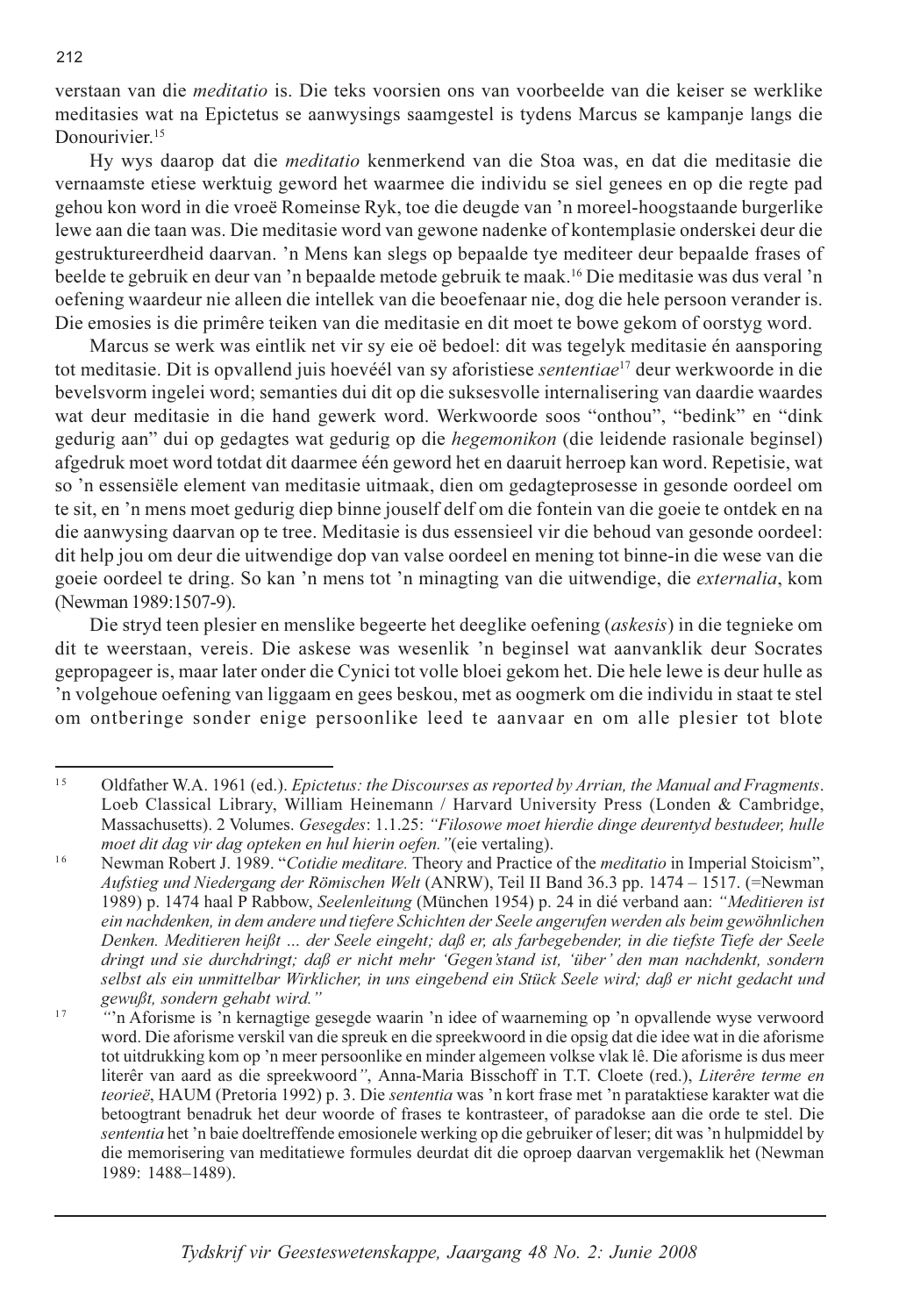behoeftebevrediging te reduseer. Diogenes het inderwaarheid geglo dat niks in die lewe sonder strawwe oefening bereikbaar is nie.<sup>18</sup>

Marcus bestee 'n aansienlike gedeelte van sy werk aan 'n gerigtheid op die dood (Newman 1989:1511-2) en die werk is nie verniet nie deur Grant gekarakteriseer as "een van die treurigste boeke ooit geskryf<sup>"19</sup> – dit is egter nie omdat die werk intrinsiek swaarmoedig is nie. Meditasie vernietig die afsonderlike, individuele dinge, dan die self (wat ook 'n individu is) en dan selfs die volledige geheel. Gesien in hierdie terme is die dood maar bloot die agerende beginsel van kreatiewe verandering en nie 'n saak om gevrees te word nie. Die dood is maar 'n enkele stappie in die voortgesette vloei van die heelal: elke liewe ding, ook die mens, moet verander en deur die dood opgelos word. Die meditasie is dus juis nie bloot negatief bedoel, naamlik om die vrees vir die dood te besweer nie, maar ook positief, om die beoefenaar se aandag by die huidige oomblik te bepaal, veral ook om nóú die deugsame lewe te leef.

Die meditasie oor die onafwendbaarheid en universaliteit van die dood word gevolglik by uitstek deur Marcus as 'n teëmiddel teen die vrees vir die dood en as aansporing tot 'n deugdelike lewe gesien. 'n Begrip en waardering van die dood lei tot die minagting daarvan; deur sy begrip van die dood en van die universele vloed van alle dinge word die mens met sy medemens en die gode verenig en word hy van sy beperkinge bewus.

Wat die retoriese aspekte van die Meditasies betref, wys Newman daarop dat Marcus klaarblyklik 'n voorkeur vir die vrye meditasie bo die meer gestrenge vorm van herhalende vrae en antwoorde vertoon. Die gedagte-inhoud daarvan verkeer deurgaans eerder op 'n hoër vlak as die slim, retoriese aanwending van woorde (Newman 1989:1512). Die individuele meditasies vertoon vier basiese vorme: die eerste tipe (byvoorbeeld IV, 35) behels kort sinspreuke met 'n lewensmoraal as inhoud en maak op retoriese stylmiddelle staat vir hul doeltreffendheid; die tweede tipe (XII, 10) word onderskei deur grammatikale bevelsvorme waarmee tot een of ander deug aangespoor word of die nadenke waarvan tot 'n beter lewe kan lei. Sulke meditasies kan deur metafore of verduidelikende bysinne uitgebrei word.

Die derde groep (byvoorbeeld VI, 32) bestaan uit vryelik saamgestelde meditasies, wat meesal opsommings van langer meditasies is en meer uitgebreide gedagtes in sigself opsluit. Deurdat dit logies opgesom is, kon Marcus sulke meditasies later opdiep en weer en weer in ander gedaantes aanwend. Die vierde groep bestaan uit lang meditasies (soos XI, 18) wat 'n oproep tot meditasie met verskeie voorbeelde van so 'n meditasie kombineer (vgl. IV, 32, hierbo volledig aangehaal). Die volledige meditasie eindig met 'n veralgemeende morele beginsel wat uit die voorafgaande oorwegings spruit. Hierdie laaste, vierde groep verskaf aan ons die mees volledige voorbeeld van Marcus se *meditatio*: die meditasie begin met 'n aansporing om een of ander verskynsel waar te neem of kondig eenvoudig die tema van die meditasie aan; hierna volg 'n vrye analise waarin die oogmerk van die meditasie versterk en verinnerlik word. Die hele proses eindig met 'n algemene sententia of aansporing om daardie deug wat die doelwit van die oefening was, te beoefen (Newman 1989:1513-4).

#### 5. DIE MEDITASIES EN DIE GEBOORTE VAN DIE INDIVIDU

In 'n belangwekkende bydrae tot ons kennis van die persoonlike godsdienstige ervaring van die individu in die vroeë Romeinse keiserryk, vestig Judith Perkins die aandag op Marcus Aurelius se

 $18$ Foucault Michel 1992. The History of Sexuality, Vol. 3: The Care of the Self, Penguin (London) (translated by Robert Hurley) (=Foucault 1992) pp.  $72-74$ .

<sup>19</sup> Grant, Michael. 1993. The climax of Rome: the final achievements of the Ancient World, AD 161-337. Weidenfeld & Nicolson/Orion (Londen) (=Grant 1993) pp. 134-135.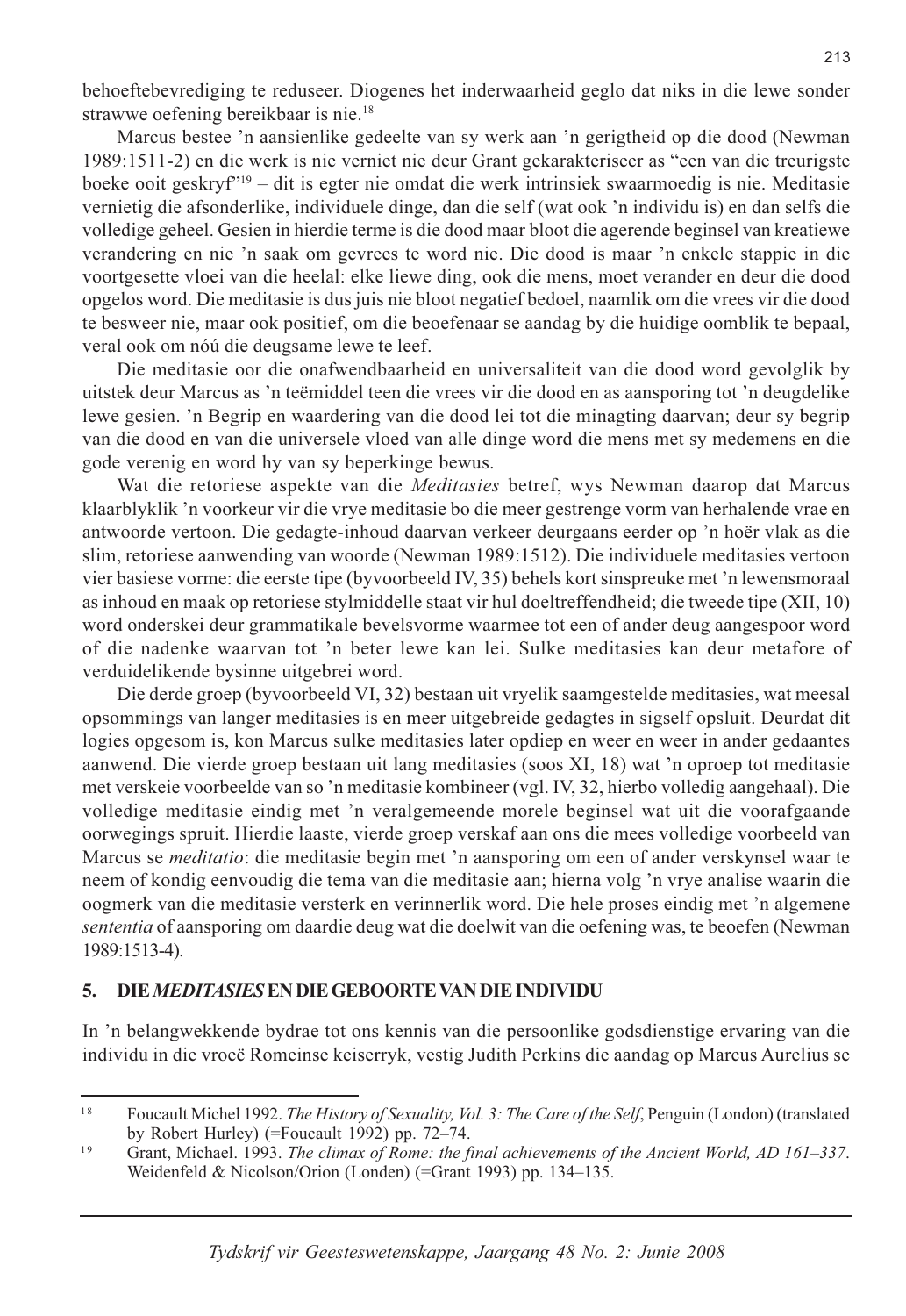belewenis van pyn en lyding as kulturele uitdrukking van 'n nuwe subjektiwiteit van die menslike persoon.<sup>20</sup>

Talle ander hedendaagse kommentators het al daarop gewys dat die vroeë keiserryk 'n kritieke oomblik vir die ontwikkeling van die konsep van die menslike "persoon" of die "self" was.<sup>21</sup> Hieruit sou mettertyd die gedagte van die onafhanklike, outonome en wesenlik nie-sosiale morele wese ontwikkel, wat sentraal tot ons hedendaagse mensbeskouing staan. Die wending tot die eie persoon, en ook die persoon se eie liggaam (dus: die verhouding tot sigself as geestelike en fisiese entiteit) het gedurende hierdie periode, wat die Christelike era onmiddellik voorafgaan,'n kulturele aangeleentheid geword. Die toenemende aansien en prominensie van die geneeskundige kultus van Asclepius en van vooraanstaande mediese dokters, soos Galen, het tot 'n belangstelling in die menslike liggaam bygedra. Die menslike liggaam is deur al hierdie aandag tot 'n sosiale instelling omvorm, soos talle inskripsies en die toename in die vestiging van kultiese sentrums vir Asclepius getuig (Perkins 1992:247).

Drie gebiede waarop die gelykmoedigheid altyd maar onder bedreiging staan, word uitgesonder: woede, die kortstondigheid van roem en veral die dood. Marcus bly daarop aandring dat die dood iets goeds en voordeligs is (VI, 28). Soos Rutherford beaam, word geen ander tema met soveel toewyding en eindelose variasie in die Meditasies opgeneem as juis die dood nie.

Perkins (1992:268) wys egter daarop dat Marcus se eie dood klaarblyklik vir hom 'n verstikkende alomteenwoordigheid was - soos inderdaad ook deur die bronne vir die geskiedenis van sy lewe bevestig word – en dat hy keer op keer na hierdie tema terugkeer. Teen die sentrale opvatting van die Stoïsisme in dat die Rede die lewenspyn en swartgalligheid van die dood kon stuit, is dit duidelik dat selfs die begaafde redelike vermoëns van die keiser, ondersteun deur onbeperkte materiële hulpbronne, binne die klimaat van die diskoers van die tweede eeu, nouliks hiervoor opgewasse was.

Miskien word die algemene effek van melancholie wat in die Meditasies bereik word, juis versterk deur Marcus se verwerping en minagting van die liggaam en al sy funksies. Dit is nie juis moontlik om veel vreugde uit sy negatiewe beskrywings van liggaamlike funksies, uit sy beheptheid met verrotting en die verganklikheid van alle organiese stowwe, te put nie. Die implikasie wat hy wil tuisbring, is duidelik: as die lewe oor die algemeen so onaangenaam en onsmaaklik is, kan die dood nie onaangenaam wees nie.

Soos in die geval van die Apostoliese Vader, Ignatius van Antiochië, en van Aelius Aristides, vertoon Marcus se werk veelal die beeld van 'n subjek wat op die dood en lyding ingestem was (Perkins 1992:270-1). Sy reaksie op die dood het ooreengestem met die hoofstroom van die Hellenistiese filosofiese tradisie waarbinne die menslike rede die liggaam deurtastend ondersoek het en uiteindelik die liggaam se vrese en begeertes as onwerklik of onbelangrik afgemaak het.

Perkins (1992:271) wys ook op 'n interessante ontwikkelingsgang binne Marcus se denke: in die vroeëre korrespondensie tussen Marcus en sy leermeester in die retoriek, Fronto, is daar 'n duidelike openlikheid oor die funksionering en patologie van hulle liggame. Op 'n stadium, egter, word dit eensklaps duidelik dat die gesprek oor die self en oor die liggaam tot 'n enkele gesprek versmelt, en dié veranderde diskoers dui helder op 'n persoonlike wending na die Stoïsynse filosofie.

 $2.0$ Perkins Judith 1992. "The 'Self' as Sufferer", *Harvard Theological Review*, 85: 3, pp. 245-272. (=Perkins 1992). Sien pp. 245–6, waarin sy ook die werke van Aristides Aelius en die vroeë Apostoliese Vader, Ignatius van Antiochië, as manifestasies van 'n breër kulturele beweging tipeer.

 $21$ Kyk bv. Michael Carrithers e.a., The Category of the Person (Cambridge University Press 1985) pp. 90-91 en Charles Taylor, Sources of the Self (Harvard University Press 1989) pp. 125-6 en 136-7, soos aangehaal deur Perkins 1992: 246.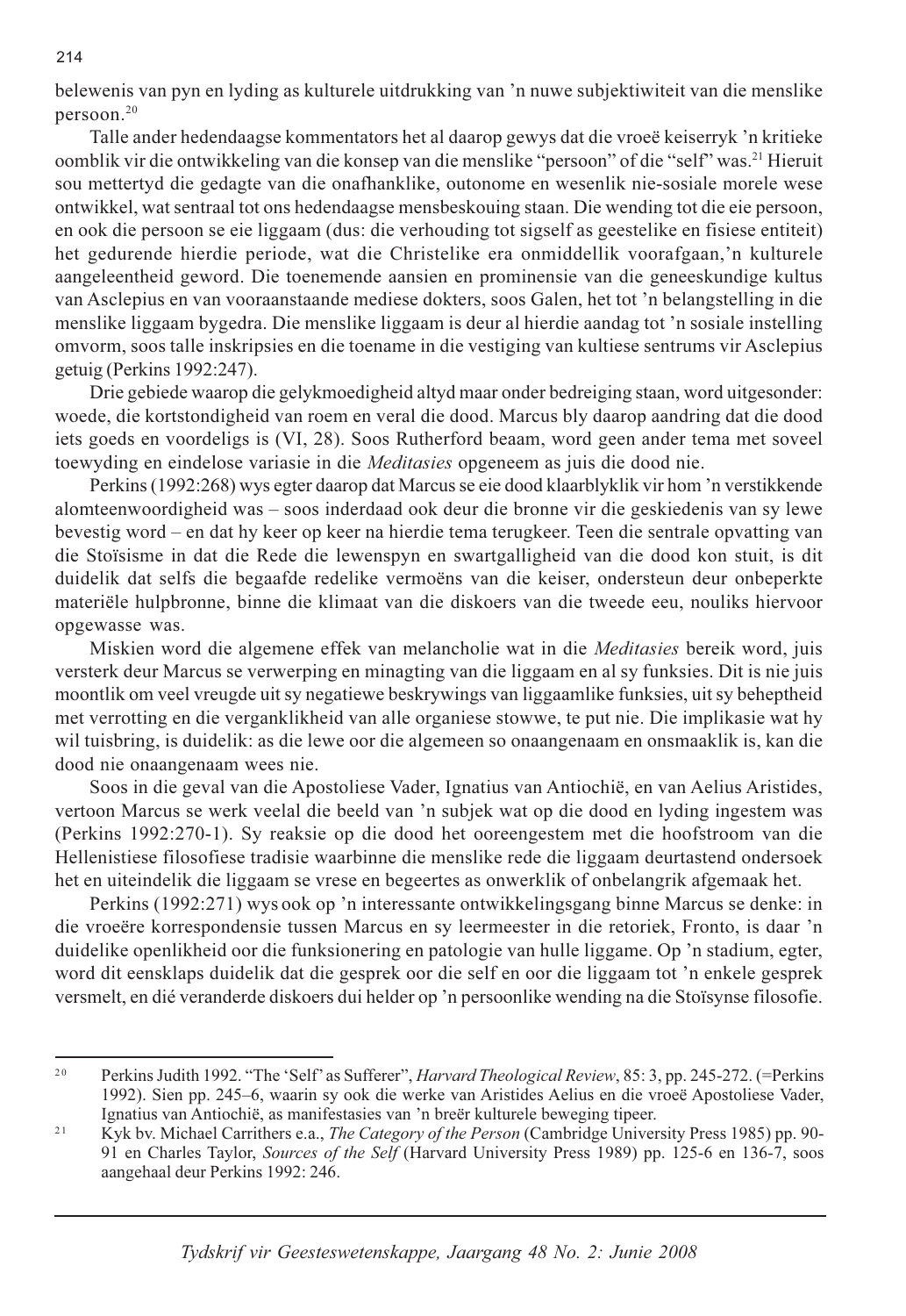Die Meditasies is dus 'n duidelike demonstrasie van Marcus se bekering tot die Stoïsisme die werk illustreer juis sy totale bemoeienis met die leerstellinge van die filosofie. Hy het die filosofie se lesse ter harte geneem en die bewuste onttrekking aan sy selfbewussyn uitgedruk as 'n liggaam wat die pyn van syn beleef. Marcus kon slegs sy aanhang van die tradisionele wyses van selfbeheersing volhou danksy die grondige materiële en politieke bevoordeling wat hy geniet het. Die Meditasies verteenwoordig die tradisionele Stoïsynse vertroue op selfbeheersing en selfbemeestering; van al die tekste onder oë geneem in Perkins (1992:272) se studie, is die Meditasies die mins vreugdevol, dog bepaald die mees intellektuele.

#### 6. **WAARDERING**

Ten slotte, daar bestaan waarskynlik geen inniger waardering van die Meditasies as die epigrammatiese onderskrif tot die manuskrip wat in die Codex Vaticanus Graecus nr. 1950 vervat is nie. Die epigram verskyn ook in die *Anthologia Palatina* (xv. 23) en word deur Salminius, in sy geskrif gerig aan Vulcanus Gallus Cassium (c. 3.7), met Marcus se werk in verband gebring. Dit lui as volg:

As jy jou droefheid wil bemeester Slaan dan hierdie wonderbaarlike Boek oop en lees dit nougeset deur. Onder die weldadige invloed daarvan Sien jy wellig toekomstige gebeure, En gebeure uit die verlede, aan As aangenaam, as 'n kwelling Van minder stoffasie as rookdamp.

## **Finis**

## **BIBLIOGRAFIE**

## **Marcus Aurelius-tekste**

Dalfen, J. 1987. Marci Aureli Antonini ad Se Ipsum Libri xii, Teubner, 2. Auflage Leipzig.

Farquharson, A.S.L. 1944a & b. The Meditations of the Emperor Marcus Antoninus, 2 volumes. Oxford: Oxford University Press.

Haines, C.R. 1924. The Communings with Himself of Marcus Aurelius Antoninus, Emperor of Rome (a revised text and a translation), Loeb Classical Library, London & New York: Heinemann & Macmillan.

Staniforth, M. 1964. Marcus Aurelius: Meditations. Harmondsworth: Penguin.

Theiler, W. 1950. Kaiser Marc Aurel: Wege zu sich Selbst. Zürich: Artemis Verlag.

Trannoy, A.I. 1964. Marc-Aurèle: Pensées, Paris: Société d'Édition "Les Belles Lettres".

### **Ander Antieke Werke**

Oldfather W.A. 1961 (ed.). Epictetus: the Discourses as reported by Arrian, the Manual and Fragments. Loeb Classical Library, William Heinemann / Londen & Cambridge, Massachusetts: Harvard University Press, 2 Volumes.

### **Moderne Werke**

Asmis, Elizabeth. 1989. "The Stoicism of Marcus Aurelius", Aufstieg und Niedergang der Römischen Welt (ANRW), Teil II Band 36(3); 2228 - 2252.

Birley, Anthony. 1987. Marcus Aurelius: A Biography. London: B.T. Batsford Ltd.